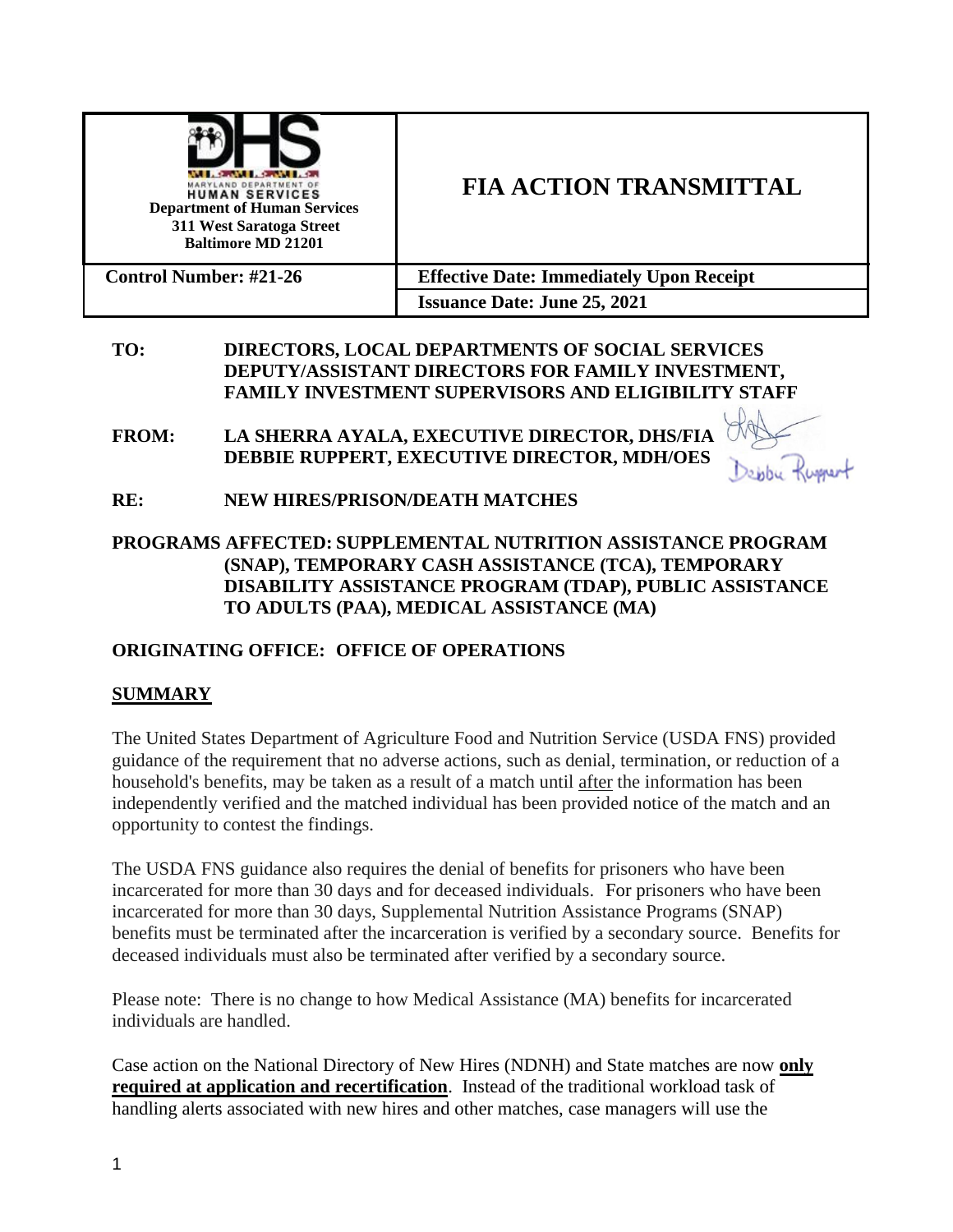mandatory clearance processes to determine the appropriate course of case action.

Case Managers are to attempt to independently verify any match information from a secondary source such as clearances (i.e BEACON, Work Number, SVES, etc.) and require verification from the customer only if the information is not validated by the secondary source.

# **POLICY**

## **New Hires Match (Alert Code 990/992)**

New Hires notices have been discontinued. State agencies must compare identifiable information about each household member against information from both State and National Directories. Case Managers must take action on New Hires match results at application and recertification and must use a secondary source to verify any positive match results. If a New Hires match is made at application and recertification, and unable to be verified using available clearances, Case Managers must send the customer a DHS/FIA 220 Notice of Match Results form and allow the customer 10 days to resolve the match results.

#### **Prison Match**

Upon receipt of a prisoner match (i.e. SSA, or OIG prisoner match) a secondary source of verification is required. If unable to verify using secondary sources such as clearances or collateral contact, Case Managers must send the customer a DHS/FIA 220 Notice of Match Results form and allow the customer 10 days to resolve the match results.

#### **Death Match**

Upon receipt of a death match, a secondary source of verification is required. If unable to verify using secondary sources such as clearances or collateral contact, Case Managers must send the customer a DHS/FIA 220 Notice of Match Results form and allow the customer 10 days to resolve the match results.

# **REQUIRED ACTION**

#### **New Hires Procedures in CARES**

New Hires Alert Processing:

- New Hires Alerts will continue to be generated on the ALAU Screen
- Case Managers will not have to disposition a New Hires Alert in CARES

Case Managers will:

- Complete a New Hires clearance when processing a new application and or recertification application.
	- See the CARES process below.
	- To validate a New Hires's clearance has been completed, screenshot the CARES screens and upload them to ECM.
- If there is a New Hires Alert populated within the last 60 days, the Case Manager will be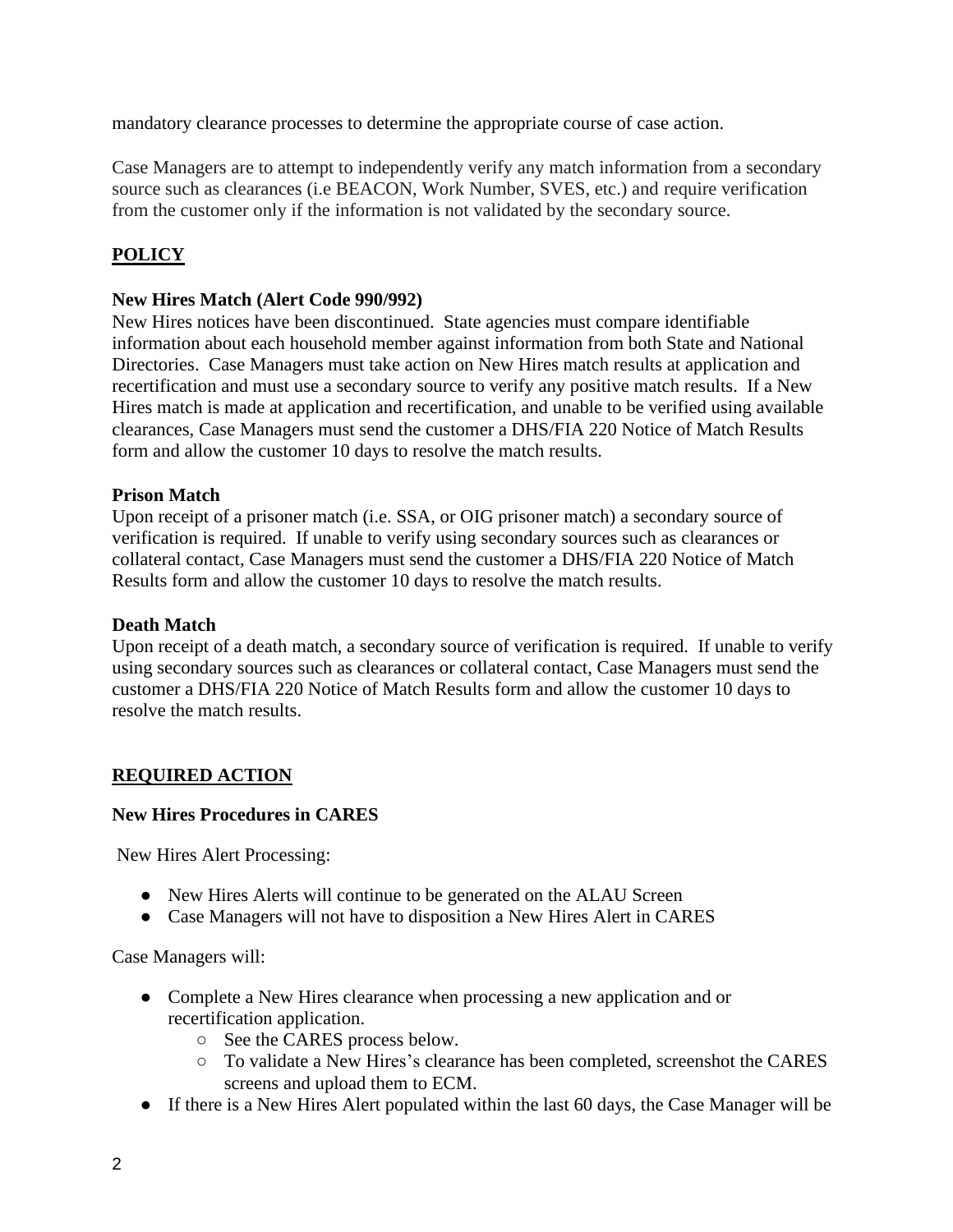required to verify the match with a secondary source:

- Run available clearances (i.e, Work Number, etc.) in an attempt to verify the match information.
- If information cannot be verified using the secondary source, send the customer a DHS/FIA 220 Notice Match Results form via xPressions. The forms generated in xPressions must be uploaded into ECMS.

Example: The Case Manager is processing a household with a recertification period ending August 31, 2021. The Case Manager will complete a New Hires clearance by doing the following:

#### **New Hires Procedures in CARES:**

Go to the Welcome/Banner Screen and select option D "Alerts" and press enter



Choose selection "B" and enter the AU ID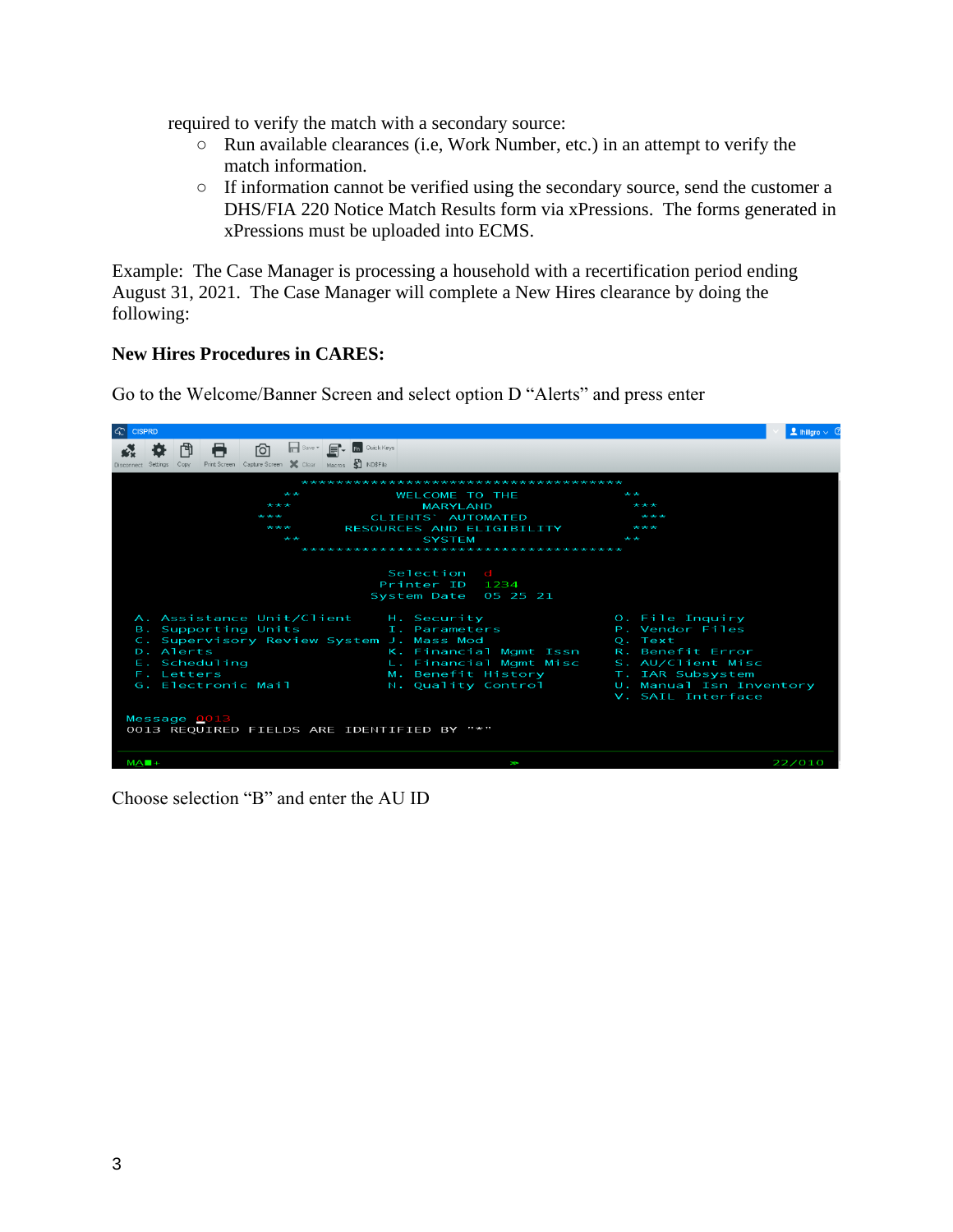| Host Access for the Cloud<br>mconnect.md.dhr.us | dhr.us                                                |             |                                               |
|-------------------------------------------------|-------------------------------------------------------|-------------|-----------------------------------------------|
|                                                 |                                                       |             | » 图 Reading list                              |
| <b>C</b> CISPRD                                 |                                                       |             | $\blacktriangle$ Ihillgro $\vee$ <sup>①</sup> |
| A<br>门                                          | Save v F Cuick Keys<br>ाठा                            |             |                                               |
| Copy<br><b>Disconnect</b><br>Settings           | Print Screen Capture Screen X Clear Macros S INDSFile |             |                                               |
|                                                 | ALERTS SUBMENU - DMEN                                 | <b>DMEN</b> |                                               |
|                                                 |                                                       |             |                                               |
|                                                 | Selection D                                           |             |                                               |
|                                                 | Worker/Supv ID                                        |             |                                               |
|                                                 | AU ID                                                 |             |                                               |
|                                                 | Alert Code                                            |             |                                               |
|                                                 | From Date                                             |             |                                               |
|                                                 | To Date                                               |             |                                               |
|                                                 |                                                       |             |                                               |
|                                                 | A. Create Worker-Generated Alert                      |             |                                               |
|                                                 | B. Priority Detail List                               |             |                                               |
|                                                 | C. Due Date Detail List                               |             |                                               |
|                                                 | D. Assistance Unit Detail List                        |             |                                               |
|                                                 | E. Worker Alert Summary List                          |             |                                               |
|                                                 | F. Supervisor Alert Summary List                      |             |                                               |
|                                                 | G. Alert Code Detail List                             |             |                                               |
|                                                 |                                                       |             |                                               |
| Message                                         |                                                       |             |                                               |
|                                                 |                                                       |             |                                               |
|                                                 |                                                       |             |                                               |
| $MA$ $+$                                        | ¥                                                     |             | 04/041                                        |

A review must be done for the past 60 days.

Example: August Redet. The Case Manager must view the 13-tier (PF F1 or Quick Keys PF13) 990 alerts. The due dates of 06/26 and 07/26 on the ALAU screen below are within 60 days prior to the August redet and must be reviewed.

| G CISPRD                 |                     |           |                                                               |                                                                                          |             | л   |
|--------------------------|---------------------|-----------|---------------------------------------------------------------|------------------------------------------------------------------------------------------|-------------|-----|
|                          | Disconnect Settings | 门<br>Copy | ाठा<br>Print Screen Capture Screen X Clear Macros \$ INDSFile | Save v Fr Quick Keys                                                                     |             |     |
|                          | <b>UPDATE</b>       |           |                                                               | ASSISTANCE UNIT DETAIL LIST - ALAU                                                       | <b>ALAU</b> |     |
|                          |                     |           |                                                               | AU Num 000000018<br>Prog FS                                                              | 01 MORE     |     |
|                          |                     |           | S Code Due Client ID                                          | Message Text                                                                             |             |     |
| $\overline{\phantom{a}}$ | 304                 | 0630      |                                                               | <b>REDETERMINATION PENDING</b><br><b>VALERIE</b>                                         |             |     |
|                          | 500                 | 0606      |                                                               | ERROR MO NEEDS TO BE PUT IN A BENEFIT ERROR GROUP<br><b>VALERIE</b>                      |             |     |
|                          | 500                 | 0316      |                                                               | ERROR MO NEEDS TO BE PUT IN A BENEFIT ERROR GROUP<br><b>VALERIE</b>                      |             |     |
|                          | 501                 | 0106      |                                                               | OVERPAYMENT CREATED BY BATCH<br>FROM WORKER RAA07U BENEFIT MONTH 01/05<br><b>VALERIE</b> |             |     |
|                          | 990                 | 0726      |                                                               | POTENTIAL NEW HIRES MATCH<br><b>VALERIE</b>                                              |             |     |
|                          | 990                 | 0626      |                                                               | POTENTIAL NEW HIRES MATCH<br><b>VALERIE</b>                                              |             |     |
|                          | 990                 | 0922      |                                                               | POTENTIAL NEW HIRES MATCH                                                                |             |     |
|                          | Message             |           |                                                               |                                                                                          |             |     |
|                          |                     |           | $13 - t$ ier $14 - a$ ltr $15 - amen$                         |                                                                                          |             |     |
|                          | $MA$ $+$            |           |                                                               | y                                                                                        |             | 07/ |

Put a "Y" in front of the applicable month(s) and PF13 to view the details of the Alert.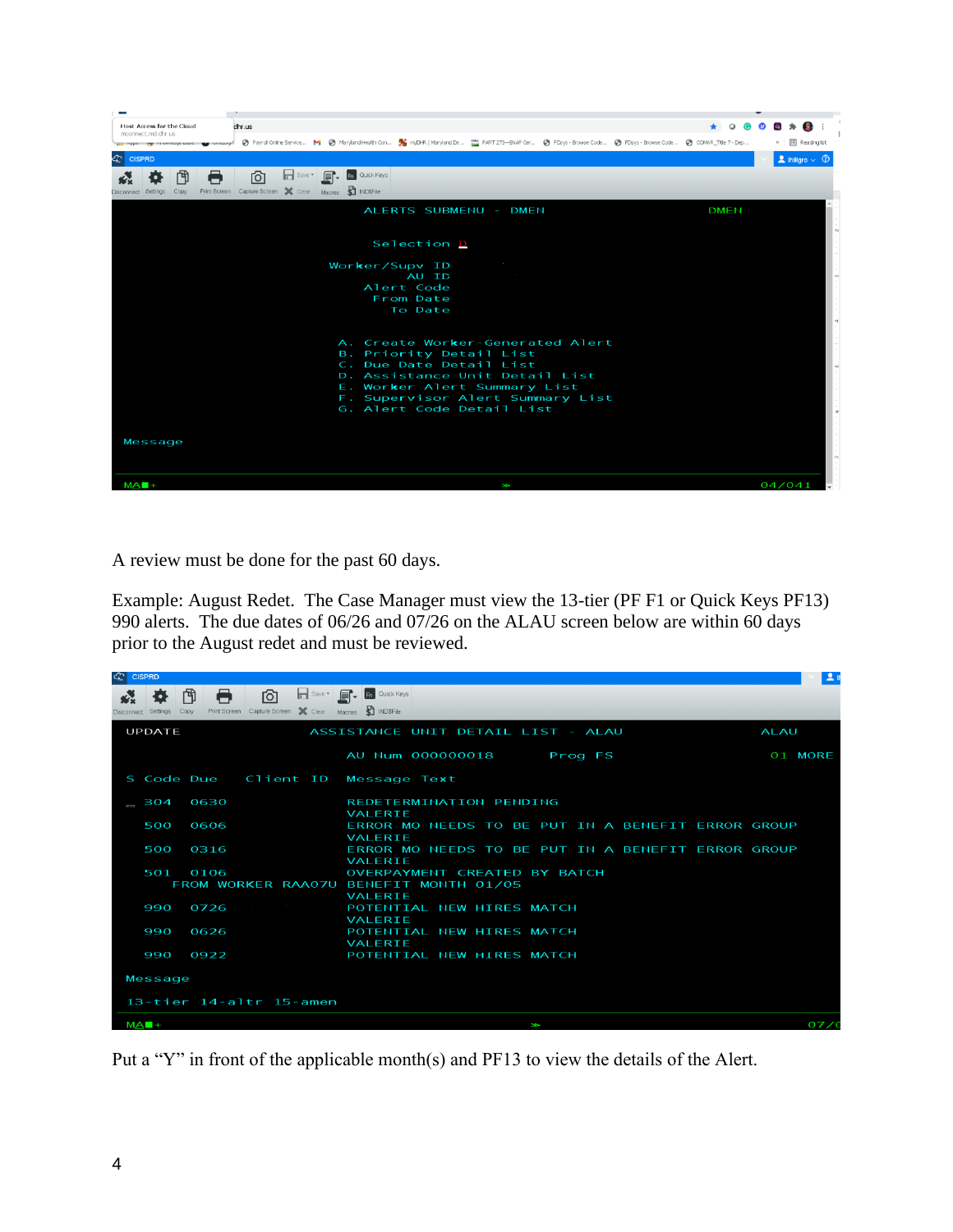| G CISPRD                                                                                                                       | $\vert$ 1 Ihillgro $\vee$ 0        |
|--------------------------------------------------------------------------------------------------------------------------------|------------------------------------|
| Save v F Coulck Keys<br>ाठा<br>門<br>Ð.<br>Print Screen Capture Screen X Clear Macros S INDSFile<br>Copy<br>Disconnect Settings |                                    |
| _INQUIRY<br>NEW HIRE MATCH - NHMA                                                                                              | NHM <sub>1</sub><br>O <sub>1</sub> |
| <b>CUSTOMER:</b>                                                                                                               | IRN: 401014625                     |
| SSN:<br>$-2057$                                                                                                                | DOB: 04/21/1989                    |
| EMPLOYER: RUKERT TERMINALS CORP                                                                                                | EIN: 005236000                     |
| ADDRESS : 2021 S CLINTON ST                                                                                                    | SOURCE: STATE                      |
| <b>BALTIMORE</b><br>MD 212240000<br>START DATE: 05/03/2021                                                                     |                                    |
| PAY FREQUENCY: H SALARY: 16.00                                                                                                 | MEDICAL BENEFITS: Y                |
| CARES EMPLOYER: NO CURRENT EMPLOYMENT ENTERED IN CARES                                                                         |                                    |
| <b>MESSAGE:</b>                                                                                                                |                                    |
| $MAH +$<br>ł                                                                                                                   | 01/001                             |

If unable to verify using a secondary source, request proof of income if the start date is within 60 days.

- Upon receipt of the verification (i.e Work Number, pay stubs, wage statement), the Case Manager must take the appropriate action.
- Deny/close the case if the customer fails to verify income at application or recertification.

#### **New Hires Procedures in the E&E System:**

The E&E System will generate a National Directory of New Hires (NDNH) alert when a new hires match is received. Alert information will be coded as an Electronic Data Exchange "DX" and can be viewed in two places:

1.) Case Managers Dashboard under "Changes and Alerts" on the Work Item Categories menu.

| <b>WORK ITEM CATEGORIES</b> | Unassigned Applications<br>Assigned Applications<br>My Dashboard<br>Over Due Applications                         |
|-----------------------------|-------------------------------------------------------------------------------------------------------------------|
| <b>APPLICATIONS</b>         | Worker Entered Changes<br>Online Reported Changes                                                                 |
| <b>REDETERMINATIONS</b>     | <b>TYPE SUBTYPE HOH NAME</b><br><b>CREATE DATE DESCRIPTION</b><br><b>DUE DATE DISPOSE ALERT ACTION</b><br>CASE ID |
| CHANGES & ALERTS            | $\bullet$<br>NDNH record received 05/15/2021<br>TIFFANY FARMER 05/05/2021<br>101216284 DX<br>ND <sub>1</sub>      |
| <b>CASE REVIEW</b>          | thems per page: 10 -<br>$1 - 1$ of 1                                                                              |
| <b>SCHEDULED INTERVIEW</b>  | $ <$ $<$ $>$ $>$ $ $                                                                                              |

2.) Customers Case Home Screen: Pending Work Items section.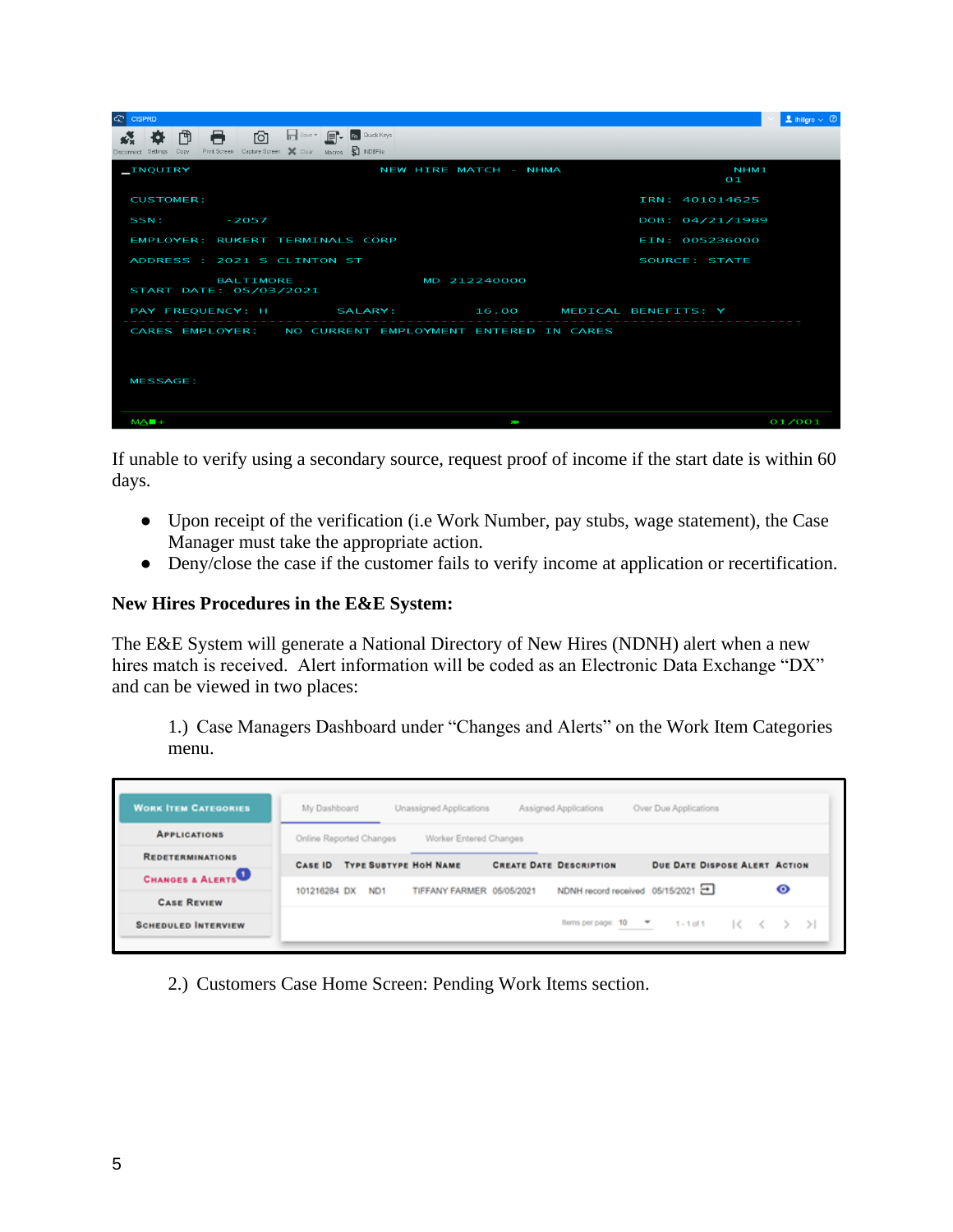| <b>2</b> Eligibility Determination | Case Home        |                                 |                    |                                              |                        | Actions<br>e<br>$\sim$     |
|------------------------------------|------------------|---------------------------------|--------------------|----------------------------------------------|------------------------|----------------------------|
| Case Home                          |                  |                                 |                    |                                              |                        |                            |
| Member Details                     |                  |                                 | Pending Work Itoms |                                              | Additional Information | <b>Case Transfer</b>       |
| Relationship                       |                  |                                 | Assigned           |                                              | IRN: 419009764         | District: CHARLES LDSS-080 |
| Contact Information                | Type             | Subtype                         | To                 | Action                                       | Facility:              | Worker: Dorene Hill        |
| Citizenship Details                | Electronic       | Interpreter: No.<br>NDNH<br>Not | Penalty Period:    | <b>Transfer</b>                              |                        |                            |
| Member Verification                | Data<br>Exchange | tecord<br>received              | Assigned           | Ξ                                            | HoH PIN No.: 123500461 |                            |
| Authorized Representative          |                  |                                 |                    | Redetermination Due Date:<br>SNAP 06/30/2021 |                        |                            |
| Program Request                    |                  | $1 - 1.011$                     | 10.<br>- 93        |                                              |                        |                            |
| Individual Details                 |                  |                                 | have per page: 5   | $\overline{\phantom{a}}$                     |                        |                            |
| Education Details                  |                  |                                 |                    |                                              |                        |                            |

NDNH Alerts will be generated when clearances are run during Application Registration (when processing a new application) and during Redetermination mode (when processing a redetermination application). Case Managers are required to take the appropriate action to dispose of the NDNH alert prior to confirming the case.

Once the NDNH alert is received, review the New Hires match record from the Verifications section on the Case Home screen.

|                                                  | <b>Eligibility Summary</b><br>v |             |                      |                       |                                                          |                   |                     |  |
|--------------------------------------------------|---------------------------------|-------------|----------------------|-----------------------|----------------------------------------------------------|-------------------|---------------------|--|
| <b>PARIS</b>                                     | Asset Verification System       |             | <b>Verifications</b> | <b>MMIS Transfers</b> | New Hire                                                 |                   |                     |  |
| Change Reporting: Case Home                      | <b>HOH: Tiffany Farmer</b>      |             | Case ID: 101216284   |                       | Programs: MA SNAP CASH :                                 |                   | <b>Status: Open</b> |  |
| <b>Eligibility Determination</b>                 | NDNH                            | SDNH        |                      |                       |                                                          |                   |                     |  |
| <b>U</b> Additional Info<br>△ Eligibility Review | Case ID                         | <b>SSN</b>  | Individual ID        | <b>First Name</b>     | <b>Last Name</b>                                         | <b>View Match</b> |                     |  |
| <b>C</b> Works<br>□ Client Correspondence        | 101216284                       | 213-23-5984 | 305803               | TIFFANY               | <b>FARMER</b><br>Items per page: 5 ▼ 1-1 of 1  < < > > > | 艮                 |                     |  |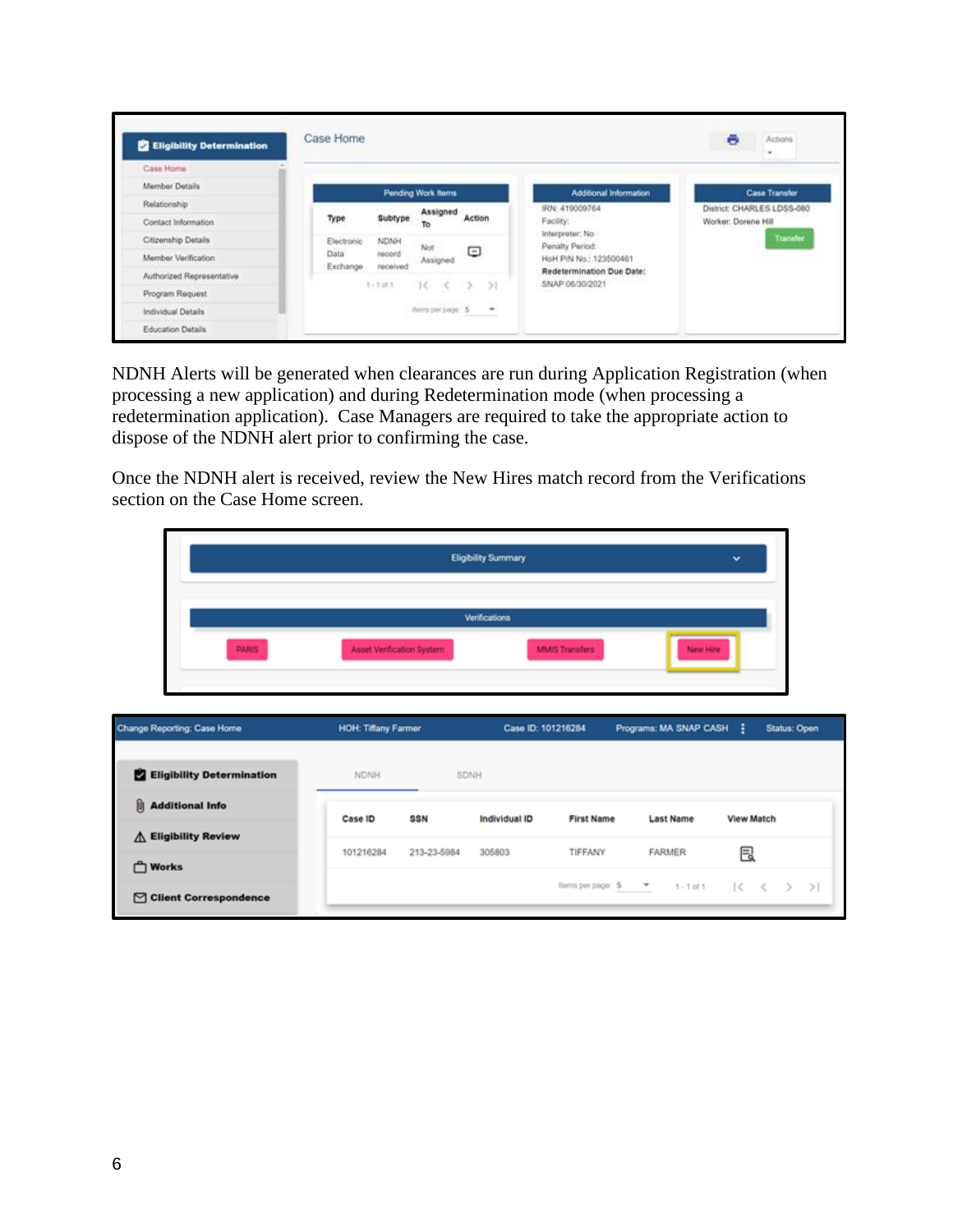|     | <b>NDNH DETAILS</b>                |                                           |                 |          |                           |              |                              |   |   |
|-----|------------------------------------|-------------------------------------------|-----------------|----------|---------------------------|--------------|------------------------------|---|---|
| SSN | 213-23-5984                        |                                           | Name            |          | TIFFANY FARMER            |              |                              |   | O |
|     | Demographic Information            | W4 Information                            |                 |          |                           |              |                              |   |   |
|     |                                    | Employer Name: QUALITY HEALTH SERVICES LC |                 |          | Received Date: 05/05/2021 |              |                              |   |   |
|     | Match Code                         | Y.                                        |                 |          |                           |              |                              |   |   |
|     | Verification Required<br>Indicator | Y                                         | Processing Date |          | 11/30/2020                |              |                              |   |   |
|     | Employer Name                      | QUALITY HEALTH SERVICES LC                |                 |          |                           |              |                              |   |   |
|     | Federal EIN                        | 474152965                                 | State EIN       |          | 1111111111                |              | DOD Code                     |   |   |
|     | Employer Address                   | Link 1<br>15413 POCOPSON CREEK WAY        |                 |          | Line 2                    |              |                              |   |   |
|     |                                    | City                                      |                 | ZiP Code |                           | <b>State</b> |                              |   |   |
|     |                                    | <b>BRANDYWINE</b>                         |                 | 20613    |                           | MD           |                              |   |   |
|     | Hire Date                          | 06/13/2019                                | Hire State      |          |                           |              | Same State Data<br>Indicator | Y |   |

Case Managers will:

- Take action on New Hires matches when processing a new application and or recertification application.
- If there is a New Hires Match populated within the last 60 days, the Case Manager will be required to verify the match with a secondary source:
	- a. Run available clearances (i.e, Work Number, etc.) in an attempt to verify the match information.
	- b. If information cannot be verified using the secondary source, send the customer a DHS/FIA 220 Notice Match Results form via xPressions. Until the form becomes available in the E&E System, use the On-Demand Letters feature. The forms generated in xPressions must be uploaded into E&E and ECM. (\*Note: This temporary process requires uploading in both E&E and ECM)
- Upon receipt of the verification (i.e Work Number, pay stubs, wage statement), the Case Manager must take the appropriate action.
- Deny/close the case if the customer fails to verify income at application or recertification.
- Dispose of the NDNH alert by:
	- 1. Selecting the "Action" icon on the Case Home Screen: Pending Work Items section.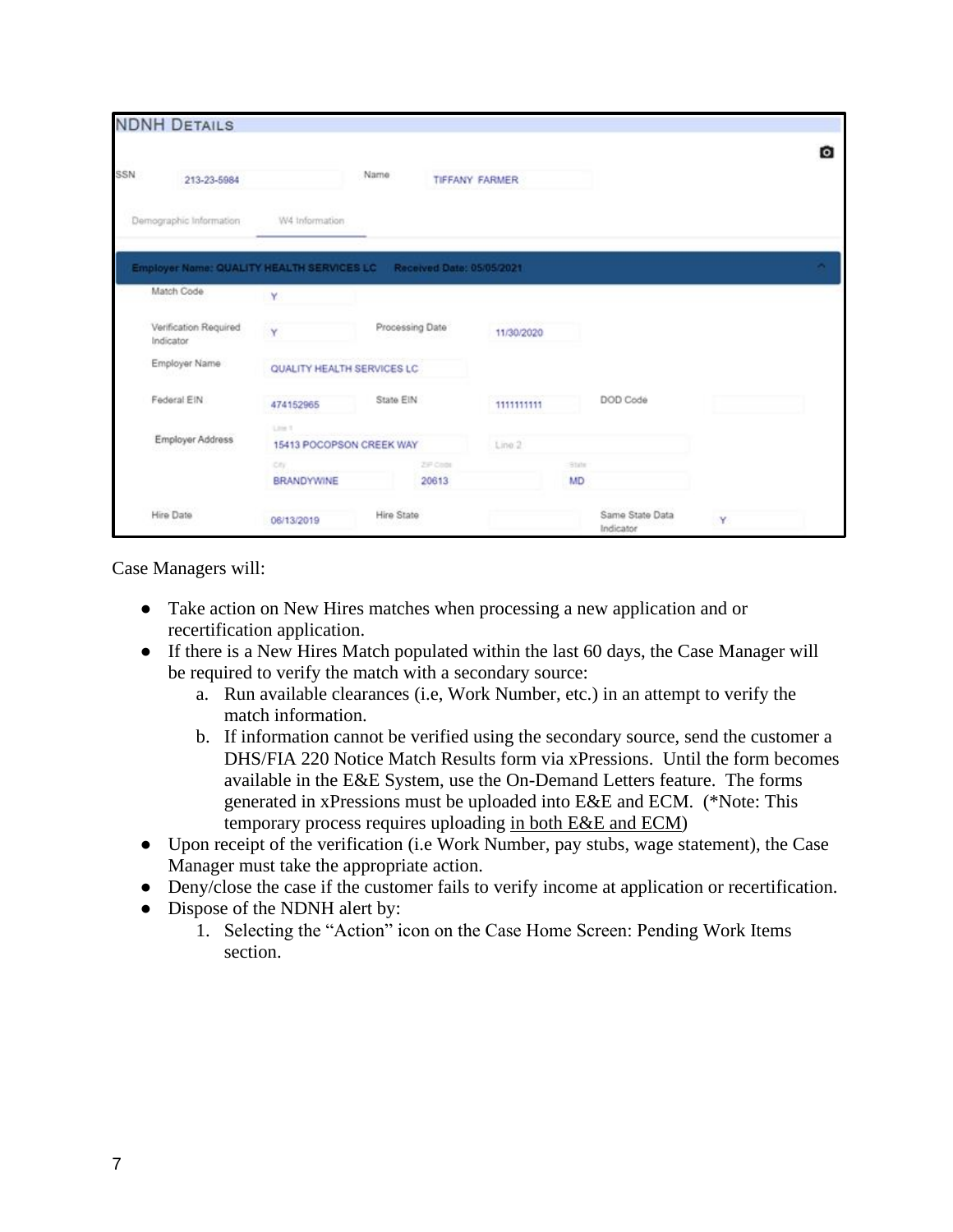| <b>Pending Work Items</b>             |                                   |                       |                |  |  |  |
|---------------------------------------|-----------------------------------|-----------------------|----------------|--|--|--|
| Type                                  | <b>Subtype</b>                    | <b>Assigned</b><br>To | <b>Action</b>  |  |  |  |
| <b>Electronic</b><br>Data<br>Exchange | <b>NDNH</b><br>record<br>received | Jamilah<br>Stanberry  | $\blacksquare$ |  |  |  |

or

2. Selecting the "Dispose Alert" icon on the Case Managers Dashboard under "Changes and Alerts" menu option.

| <b>WORK ITEM CATEGORIES</b> | My Dashboard            |                 | Unassigned Applications      | Assigned Applications           | Over Due Applications              |   |
|-----------------------------|-------------------------|-----------------|------------------------------|---------------------------------|------------------------------------|---|
| <b>APPLICATIONS</b>         | Online Reported Changes |                 | Worker Entered Changes       |                                 |                                    |   |
| <b>REDETERMINATIONS</b>     | CASE ID                 |                 | <b>TYPE SUBTYPE HOH NAME</b> | <b>CREATE DATE DESCRIPTION</b>  | <b>DUE DATE DISPOSE ALERT ACTI</b> |   |
| <b>CHANGES &amp; ALERTS</b> | 101216284 DX            | ND <sub>1</sub> | TIFFANY FARMER 05/05/2021    | NDNH record received 05/15/2021 |                                    | ⊙ |
| <b>CASE REVIEW</b>          |                         |                 |                              |                                 |                                    |   |

- 3. Click the Dispose Alert radio button.
- 4. Select the appropriate Disposition Reason from the drop down menu and click the Save button.

| <b>ALERT DISPOSITION</b>                                                     |                                |                               |              |
|------------------------------------------------------------------------------|--------------------------------|-------------------------------|--------------|
| <b>Tiffany Farmer</b>                                                        |                                |                               |              |
| Dispose Alert<br>$\bullet$                                                   |                                | <b>Transfer Alert</b>         |              |
| Case ID: 101216284                                                           | Type: Electronic Data Exchange | Subtype: NDNH record received |              |
| Description: NDNH record received                                            | Create Date: 05/05/2021        | Due Date: 05/15/2021          |              |
| Disnosition Reasons<br><b>Action Completed</b>                               |                                | <b>Disposition Comments</b>   | $\hat{\div}$ |
| Already Reported by Customer                                                 |                                |                               |              |
| Confirmation resulted in decreased benefits                                  |                                |                               |              |
| Confirmation resulted in denial/termination                                  |                                |                               | Save         |
| Confirmation resulted in denial/termination due to other reason<br><b>EG</b> | Ξ                              | SNAP 05/31/2023               |              |
| Ha<br>Confirmation resulted in increased benefits                            | bor                            |                               |              |

# **Verification of Match:**

The State agency must use a secondary source to verify the information prior to taking any adverse action against an individual.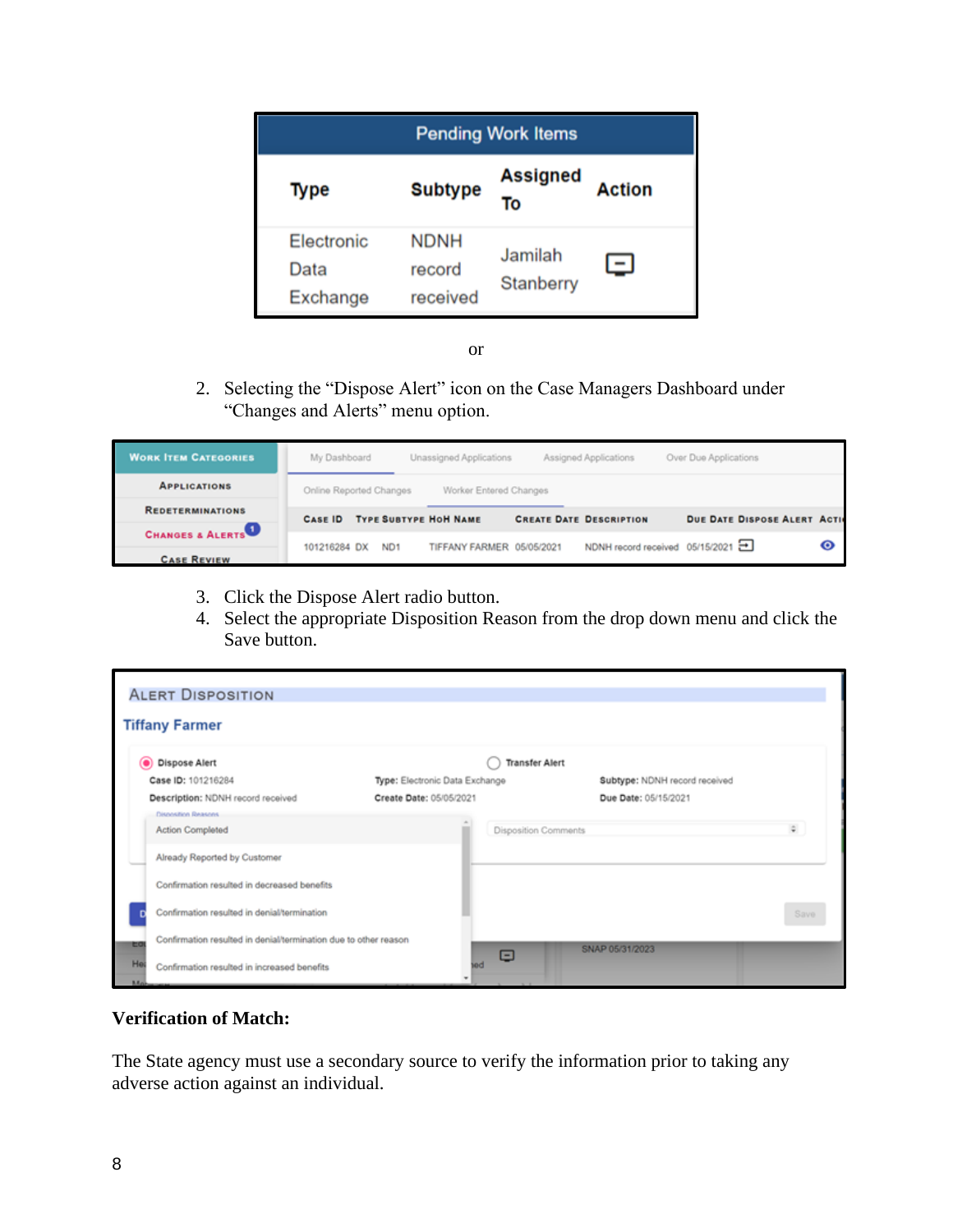## **New Hires Match Verifications:**

- When the Local Department of Social Services (LDSS) receives employment information via the State and or National New Hires data match process that was not previously reported by the household, the Case Manager must verify potential income via a secondary source such as the following examples:
	- Available Clearances (such as Work Number)
	- Wage Form or Collateral Contact with Employer

If the Case Manager is unable to verify the match using a secondary source, the Case Manager must send the customer a DHS/FIA 220 Notice Match Results form informing the customer a New Hires data match was received. The customer must be given at least 10 days to refute the data match before further action can be taken on the case.

#### **Prison Match:**

- When the Local Department of Social Services (LDSS) receives a Prison Match that was not previously reported by the household, the Case Managers must verify the Prison match via a secondary source such as the following examples:
	- [Maryland Judiciary Case](http://casesearch.courts.state.md.us/casesearch/)
	- [VINELink](https://www.vinelink.com/#state-selection) gives access to timely information about offenders or criminal cases in U.S. jails and prisons.
	- Collateral Contact to the Facility

If the Case Manager is unable to verify the match using a secondary source, the Case Manager must send the customer a DHS/FIA 220 Notice Match Results form informing the customer a Prison data match was received. The customer must be given at least 10 days to refute the data match before further action can be taken on the case.

#### **Death Match:**

- When the Local Department of Social Services (LDSS) receives a Death Match that was not previously reported by the household, the Case Manager must verify the Death match via a secondary source such as the following examples:
	- SVES
	- Death Certificate or Hospital Record
	- Obituary (i.e electronic, physical document, etc.)
	- Death list from Maryland Health Department (see note below)

Note: Each month, the Maryland Department of Health sends a Death Match file to DHS. Some of the Medical Assistance cases are labeled as appearing on BOTH the State death files and the Federal death files. Those cases are considered to have secondary verification already and should be closed immediately.

If the Case Manager is unable to verify the match using a secondary source, the Case Manager must send the customer a DHS/FIA 220 Notice Match Results form informing the customer a Death data match was received. The customer must be given at least 10 days to refute the data match before further action can be taken on the case.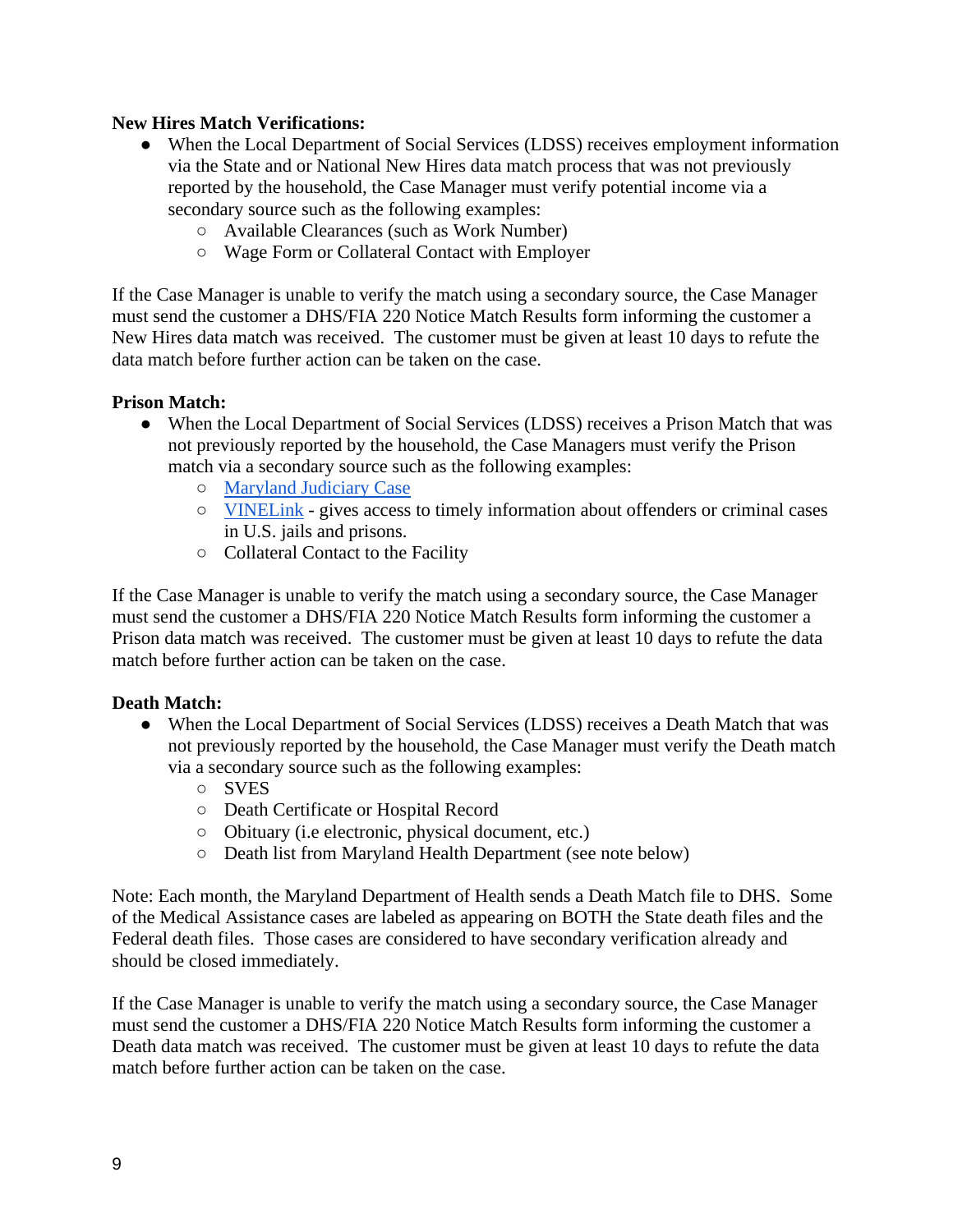**Note:** Once the data match is verified be sure to take the appropriate action in the Medicaid Health Connection (MHC) for active MA cases.

**No adverse actions, such as denial, termination, or reduction of a household's benefits, may be taken as a result of a match until after the information has been independently verified and the matched individual has been provided notice of the match and an opportunity to refute the findings. Evidence of having met all requirements must be retained in the case record. Households must be given at least 10 days to provide required verifications.** 

**Resource:** AT: 19-05 Unclear Information

Attachments:

● [DHS/FIA 220 Notice Results Match Form](https://docs.google.com/document/d/1nuSOf5_WfbBOMYBnNrWJGqioz-qOE6bT/edit) 

# **INQUIRIES**

Please direct policy questions to the Office of Statewide Policy Compliance and Customer Service Performance by completing th[e](http://kb.dhs.maryland.gov/family-investment-administration/contact-us-with-your-fia-program-eligibility-policy-question/) [FIA Policy Information Request](https://kb.dhs.maryland.gov/family-investment-administration/contact-us-with-your-fia-program-eligibility-policy-question/)  [Form](https://kb.dhs.maryland.gov/family-investment-administration/contact-us-with-your-fia-program-eligibility-policy-question/) found on Knowledge Base as shown in the screenshot below.

|                                                                                                                                                                                                                                                                                                                           | Resources $\star$<br>Administrations $\sim$<br>Tools $\sim$<br>Links $\sim$                                                                                                                                                                                                                                                                                                                                                                                                                                                                                                                                                                                                                                                                                                                                                                                                                                                                                                                                                                                                                                                                   |                                                                                               |                                                                                                                                                                                                                                                                                                                                                |  |  |  |  |  |
|---------------------------------------------------------------------------------------------------------------------------------------------------------------------------------------------------------------------------------------------------------------------------------------------------------------------------|-----------------------------------------------------------------------------------------------------------------------------------------------------------------------------------------------------------------------------------------------------------------------------------------------------------------------------------------------------------------------------------------------------------------------------------------------------------------------------------------------------------------------------------------------------------------------------------------------------------------------------------------------------------------------------------------------------------------------------------------------------------------------------------------------------------------------------------------------------------------------------------------------------------------------------------------------------------------------------------------------------------------------------------------------------------------------------------------------------------------------------------------------|-----------------------------------------------------------------------------------------------|------------------------------------------------------------------------------------------------------------------------------------------------------------------------------------------------------------------------------------------------------------------------------------------------------------------------------------------------|--|--|--|--|--|
| <b>Knowledge Base</b>                                                                                                                                                                                                                                                                                                     | Search<br>$\alpha$                                                                                                                                                                                                                                                                                                                                                                                                                                                                                                                                                                                                                                                                                                                                                                                                                                                                                                                                                                                                                                                                                                                            |                                                                                               |                                                                                                                                                                                                                                                                                                                                                |  |  |  |  |  |
| <b>Family Investment Administration</b><br><b>Action Transmittals</b><br>$\bullet$<br>Ad Hoc Reporting Information<br><b>Bulletins</b><br>Contact us with your FIA Program<br><b>Eligibility Policy Question</b><br><b>FIA Data at a Glance</b><br>$\bullet$<br>FIA Training on The Hub<br><b>Forms</b><br><b>Manuals</b> | Family Investment Administration<br>All public assistance programs in the State are coordinated and supervised by the Family<br>Investment Administration (FIA) (Code Human Services Article, sections. 5-101 through<br>5-608). These programs include the Energy Assistance Program, the Family Investment<br>Program, and the Supplemental Nutrition Assistance Program (formerly Food Stamps). The<br>Administration also coordinates programs for public assistance to adults, emergency<br>assistance, and burial assistance. Through the Family Investment Program, eligible families<br>may receive Temporary Cash Assistance or a one-time welfare avoidance grant.<br>In accordance with the U.S. Department of Agriculture, the Administration directs the<br>Supplemental Nutrition Assistance Program (formerly Food Stamps). Eligible households in<br>this program access their food benefits electronically through a debit card known as an<br>Independence Card or EBT Card. Monthly, their benefit amount is transferred to their card,<br>which can only be used to purchase food, and plants and seeds for growing food. |                                                                                               | Contact Us<br>HUMAN SERVICES<br>Labelle Hillgrove, MSOL<br>Director, Office of Statewide Policy Compliance and Customer Service<br>Performance<br>311 W. Saratoga Street<br>Phone: 410-767-7327<br>Baltimore, MD 21201-3500<br>Email: labelle.hillgrove@maryland.gov<br>HUMAN SERVICES<br>Candice A. Roberts<br><b>FIA Executive Assistant</b> |  |  |  |  |  |
| <b>Medical Assistance Information</b>                                                                                                                                                                                                                                                                                     |                                                                                                                                                                                                                                                                                                                                                                                                                                                                                                                                                                                                                                                                                                                                                                                                                                                                                                                                                                                                                                                                                                                                               |                                                                                               | 311 W. Saratoga Street<br>Phone: 410-767-7207<br>Baltimore, MO 21201-3500<br>Email: candice.roberts@maryland.gov                                                                                                                                                                                                                               |  |  |  |  |  |
| National Directory of State Contacts<br>$\bullet$                                                                                                                                                                                                                                                                         | Statewide Annual Goal Total                                                                                                                                                                                                                                                                                                                                                                                                                                                                                                                                                                                                                                                                                                                                                                                                                                                                                                                                                                                                                                                                                                                   | FFY 2017 Job Placement Data<br>FFY 2017 Job Placement Data<br>Statewide Annual Achieved Total |                                                                                                                                                                                                                                                                                                                                                |  |  |  |  |  |
| Office of Home Energy Programs<br>$\bullet$<br>Plans                                                                                                                                                                                                                                                                      | 13.021                                                                                                                                                                                                                                                                                                                                                                                                                                                                                                                                                                                                                                                                                                                                                                                                                                                                                                                                                                                                                                                                                                                                        | Tools                                                                                         |                                                                                                                                                                                                                                                                                                                                                |  |  |  |  |  |
| <b>Policy And Training Alerts</b>                                                                                                                                                                                                                                                                                         |                                                                                                                                                                                                                                                                                                                                                                                                                                                                                                                                                                                                                                                                                                                                                                                                                                                                                                                                                                                                                                                                                                                                               |                                                                                               |                                                                                                                                                                                                                                                                                                                                                |  |  |  |  |  |

**MA Policy:** Please direct MAGI policy questions to the Maryland Department of Health, Office of Eligibility Services at [mdh.mchppolicy@maryland.gov](mailto:mdh.mchppolicy@maryland.gov) and Non-MAGI policy questions to [mdh.oesinquiries@maryand.gov](mailto:mdh.oesinquiries@maryand.gov)

For systems questions, please email [fia.bsdm@maryland.gov.](mailto:fia.bsdm@maryland.gov)

#### c: DHS Executive Staff